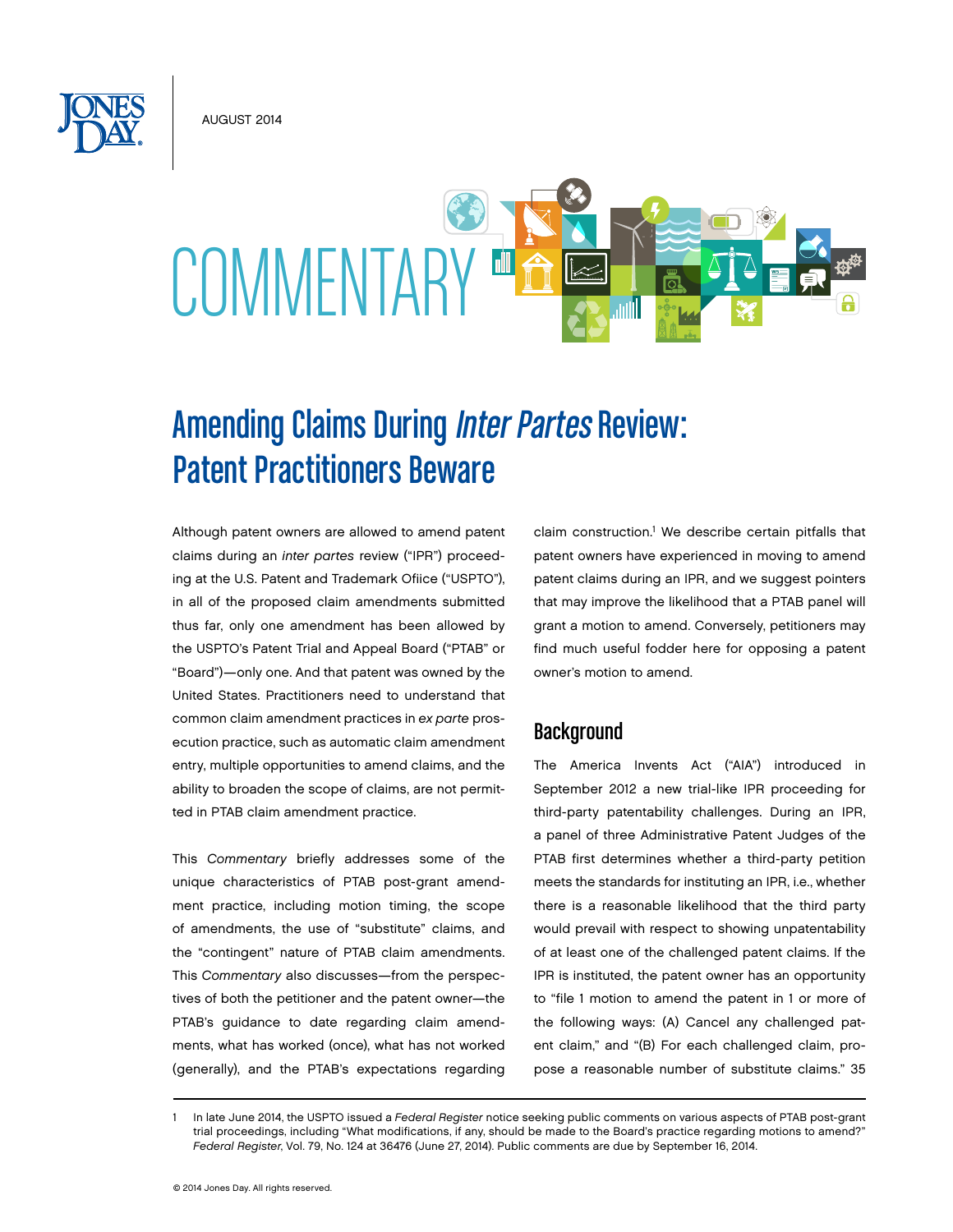U.S.C. § 316(d)(1). This statutory authority to amend the claims may give patent owners some comfort that they will have the ability to overcome prior art cited in an IPR petition. As has been discovered by all but a single patent owner, however, PTAB panels have found a host of reasons to deny motions to amend the claims.

Motions to amend may be denied because the patent owner has failed to meet the matters of form set forth in 37 C.F.R. § 42.121 or has not met the "burden of proof to establish that it is entitled to the requested relief" under 37 C.F.R. § 42.20(c).<sup>2</sup> Practitioners representing a patent owner must resist their instinct to treat an IPR like a conventional patent examination, i.e., to argue that the amended claims are not *prima facie* anticipated by or obvious over the cited prior art references. Instead, because there is no examination of the proposed amended claims, motions to amend in an IPR must establish a *prima facie* case of *patentability* of the proposed claims under 35 U.S.C. §§ 102 and 103, and at least some subsections of § 112. At the same time, a motion must satisfy numerous technical requirements that may not necessarily be evident from 37 C.F.R. § 42.121. As such, IPR petitioners should closely examine all aspects of a patent owner's motion to amend and point out any failure to meet any of the PTAB's requirements—not that the PTAB is likely to overlook any such failure itself.

# Matters of Form in a PTAB Motion to Amend

Unlike standard *ex parte* patent prosecution practice, there is no amendment of claims as a matter of right in an IPR, and a patent owner must file a motion to amend the claims with the PTAB. Formal requirements for motions to amend are set out in 37 C.F.R. § 42.121(a) and (b), and they are discussed in more detail in the *Office Patent Trial Practice Guide* ("Practice Guide"). 77 Fed. Reg. 48,756 (August 14, 2012). In view of the Rules and the Practice Guide, one might expect patent practitioners could easily comply with the PTAB's formal requirements. But given the number of motions to amend that have been denied due to failure to comply with matters of form, things are not as simple and straightforward as they seem.

Motion Timing and Conference Requirement. A patent owner motion to amend "must be filed no later than the filing of a patent owner response" to the IPR petition, unless a specific due date is provided in a PTAB order. 37 C.F.R. § 42.121(a)(1). If a PTAB order does not provide a specific due date for filing a patent owner response, the default date is "three months from the date the inter partes review was instituted." 37 C.F.R. § 42.120(b). Although such deadlines are relatively tight, they do not appear to have caused much heartburn among patent practitioners, at least not yet.

Additionally, a patent owner is permitted to file a motion to amend "only after conferring with the Board." 37 C.F.R. § 42.121(a). What counts as "conferring with the Board"? Different PTAB panels have answered that question in different ways. For example, the patent owner in *Idle Free* did not separately "confer" with the Board about the "specific amendments contemplated" in its motion to amend, and instead apparently—and incorrectly—assumed that discussing plans to file a motion to amend during an initial conference call would satisfy § 42.121(a)'s requirement of conferring with the Board.3 Although the patent owner in *Nichia* essentially took the same position as did the patent owner in *Idle Free*, it successfully argued that the initial conference call met the "conference" requirement.4 The safest course for a patent owner is to schedule a conference call with the PTAB to specifically discuss any planned motion to amend; if no specific conference was requested or held, a petitioner should raise that issue with the PTAB when responding to the patent owner's motion to amend.

Format of Proposed Claim Amendments. The rules require that a motion to amend "must include a claim listing [and] show the changes clearly." 37 C.F.R. § 42.121(b). The Practice Guide provides further instructions regarding the formatting requirements (77 *Fed. Reg*. at 48,766), and the PTAB provided guidance regarding the format for claim amendments in *Toyota*. 5

Some patent owner motions to amend have been dismissed, at least in part, because they failed to satisfy the

<sup>2</sup> If a patent owner is successful in persuading the PTAB that the original claims are patentable, then a motion to amend will be denied as moot. *See Avaya, Inc. v. Network-1 Security Solutions, Inc.,* IPR2013-00071, Paper No. 103 at 30 (PTAB May 22, 2014).

<sup>3</sup> *Idle Free Systems, Inc. v. Bergstrom, Inc.,* IPR2012-00027, Paper No. 26 at 10 (PTAB June 11, 2013).

<sup>4</sup> *Nichia Corp. v. Emcore Corp*., IPR2012-00005, Paper No. 27 at 3 (PTAB June 3, 2013).

<sup>5</sup> *Toyota Motor Corp. v. Am. Vehicular Sciences, Inc.,* IPR2013-00419, Paper No. 32 at 2–3 (PTAB March 7, 2014).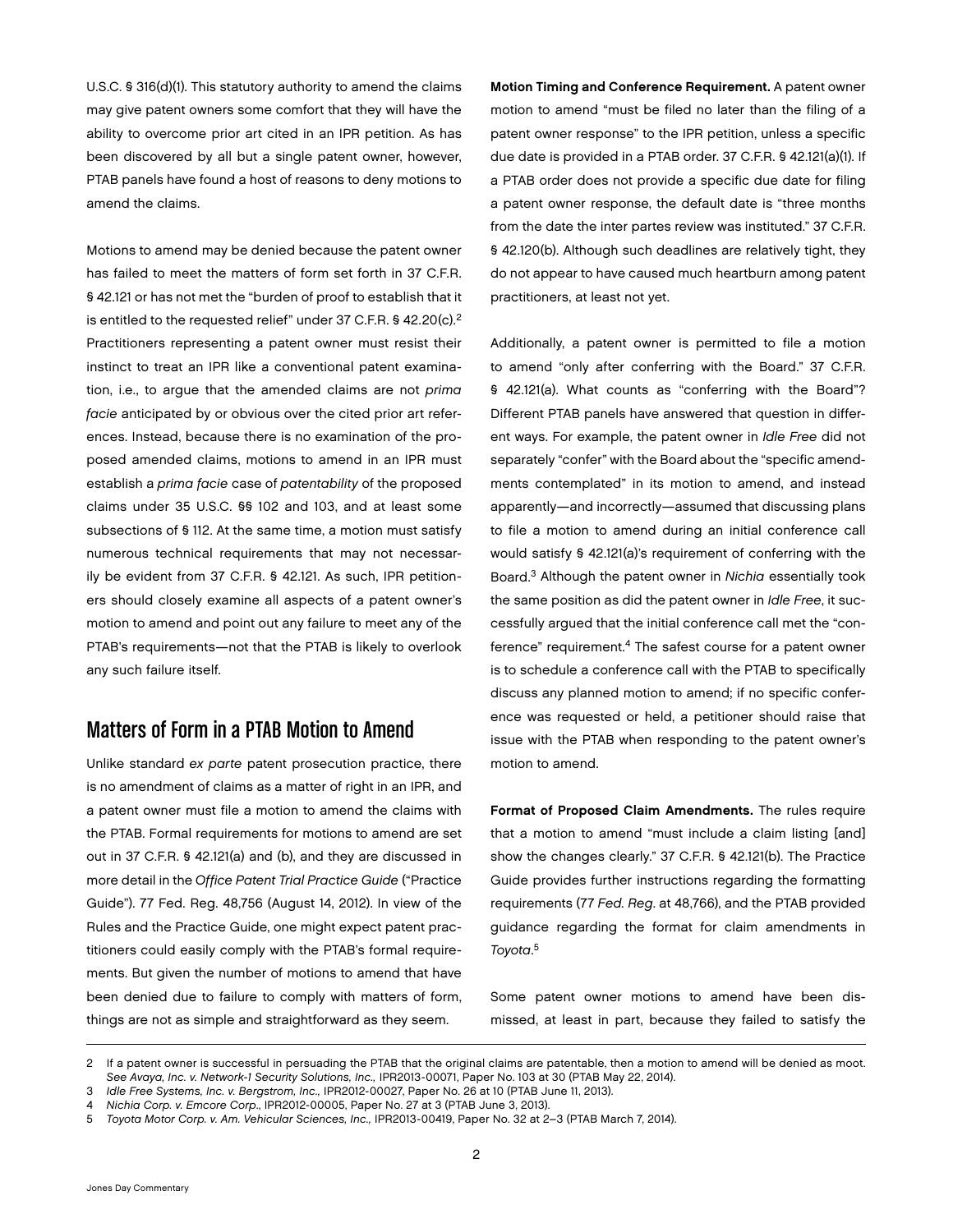PTAB's expectations regarding formatting. A motion should include a claim listing having only original, canceled, or substitute claims along with new claim numbers, an indication of any claims being substituted, a clear showing of any claim changes, and also a discussion of the changes in the body of the motion.

Note that a claim listing must be set forth in the motion itself, rather than in an appendix. As discovered by one patent owner, filing a claim listing as an "Appendix" that brings the patent owner over the 15-page limit for motions to amend is impermissible.<sup>6</sup> Because a lengthy listing of claims can potentially consume all or nearly all 15 pages of a motion to amend, leaving no room to satisfy other requirements of the motion, some patent owners may need to significantly curtail the number of proposed amended claims so as to meet the PTAB's page count requirements. The 15-page limit is a particular concern because the PTAB requires double-spaced, 14-point font in any motion.

Scope of Proposed Claim Amendments. Even if the formatting requirements are met, a motion to amend may still be denied where the proposed amendment: (i) does not respond to a ground of unpatentability involved in the trial; or (ii) seeks to enlarge the scope of the claims of the patent or introduce new subject matter. 37 C.F.R. § 42.121(a)(2). What, then, are the limits on the scope of proposed amended claims? A patent owner can only narrow the scope of the claims and must show support for amendments on a "claim-by-claim" basis.7 However, "[i]f there is a special circumstance to justify deviation from that general rule, the motion should provide adequate and persuasive explanation."8 It remains to be seen what a justifiable "special circumstance" may entail.

Written Description Support for Proposed Claim Amendments. The Rules prohibit a proposed claim amendment from introducing "new matter." 37 C.F.R. § 42.121(a)(2)(ii). Additionally, § 42.121(b) requires that a motion to amend must identify: (i) the support in the original disclosure of the patent for each claim that is added or amended; and (ii) the support in an earlier-filed disclosure for each claim for which benefit of the filing date of the earlier filed disclosure is sought.

Although one might think it trivial to avoid adding new matter and showing written description support, PTAB panels have imposed stricter requirements than patent practitioners may ordinarily expect, e.g.,:

[M]erely indicating where each claim limitation *individually* described in the original disclosure may be insufficient to demonstrate support for the claimed subject matter as a *whole*….

[T]he proposed substitute claims need not be described "*in haec verba*" in the original disclosure in order to satisfy the written description requirement. However, should the claim language does (*sic*) not appear *in ipsis verbis* in the original disclosure, a mere citation to the original disclosure without any explanation as to why a person of ordinary skill in the art would have recognized that the inventor possessed the claimed subject matter as a whole may be similarly inadequate.<sup>9</sup>

Thus, a patent owner may need to not only cite the original disclosure but also explain how it supports the recited *combination* of elements—not just an added limitation and, if the claim language differs from that of the original disclosure, to explain why one skilled in the art would have recognized in the original disclosure the claimed subject matter "as a whole." Recognizing the constraints imposed by the presumptive 15-page limit on a motion to amend, a patent owner will need to concisely, but fully, identify and explain the written description support. Petitioners may wish to lean heavily on the above-quoted language of *Nichia* if a patent owner motion to amend supports only *added limitations*, rather than the full combination of elements recited in a claim.

As a pure matter of form, a patent owner should cite to the *original disclosure* (and any priority applications) to support

<sup>6</sup> *SATA GmbH & Co. KG v. Anest Iwata Corp.,* IPR2013-00111, Paper No. 20 at 2 (PTAB August 7, 2013).

<sup>7</sup> *Idle Free*, No. IPR2012-00027, Paper No. 26 at 5 (PTAB June 11, 2013).

<sup>8</sup> *Toyota*, IPR2013-00419, Paper No. 32 at 3 (PTAB March 7, 2014).

<sup>9</sup> *Nichia*, IPR2012-00005, Paper No. 27 at 4 (June 3, 2013) (emphasis original).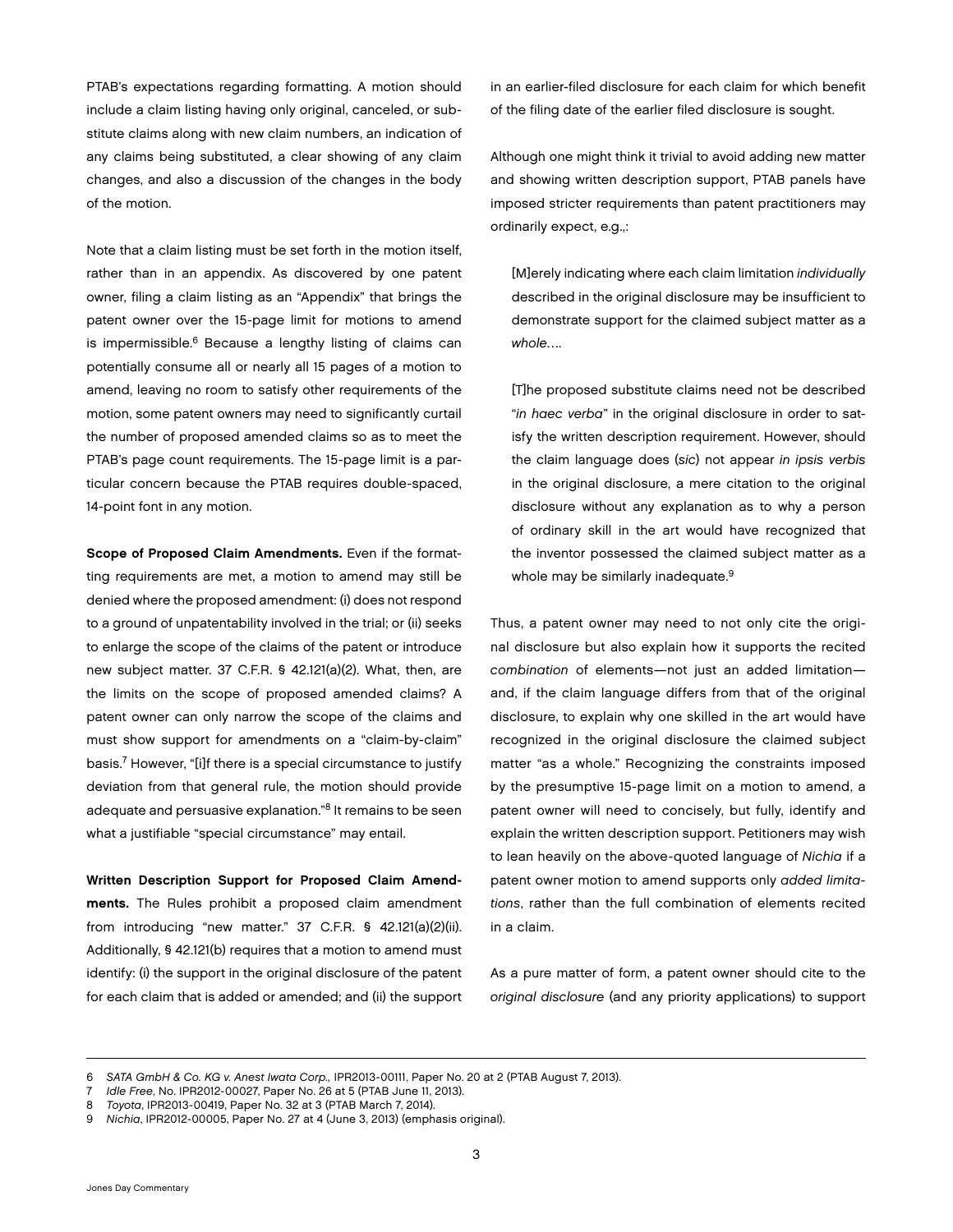each proposed substitute claim, rather than citing to the specification of the issued *patent*. 10

Number of Substitute Claims. Another formal requirement that has tripped up some patent owners is the number of substitute claims presented. 37 C.F.R. § 42.121(a)(3) provides that a "motion to amend may cancel a challenged claim or propose a reasonable number of substitute claims," and "[t]he presumption is that only one substitute claim would be needed to replace each challenged claim." Compliance is determined on a claim-by-claim basis rather than on the number of claims, and "[i]f the patent owner needs more than one substitute claim for a particular patent claim, the motion should articulate a special circumstance to justify the request."11 But a mere "desire to obtain a new set of claims having a hierarchy of different scope" would not be justifiable under typical circumstances,<sup>12</sup> and none of the Board decisions we have reviewed provides any guidance as to what the Board may consider a "justifiable circumstance." The safest course for a patent owner remains to propose one substitute claim per original patent claim, on a claim-by-claim basis.

Contingency of Substitution. As the PTAB explained in *Toyota*, a "motion to amend claims only may cancel claims or propose substitute claims."13 While a "request to cancel claims will not be regarded as contingent," a "request to substitute claims is always contingent"; this "means a proposed substitute claim will be considered only if the original patent claim it replaces is determined unpatentable or is cancelled by the patent owner."14 The PTAB expects the patent owner to clearly explain the contingency of any claim substitutions on a claim-by-claim basis:

[I]t is unclear to state that in the event claims 1-50 are found unpatentable, entry of substitute claims 51-100 is requested. Facially, that would mean only if all challenged claims 1-50 are determined to be unpatentable would claims 51-100 be substituted in their place, which may not be the intent of the patent owner. A patent owner should adopt a claim-by-claim approach to specifying the contingency of substitution, *e.g.,* which claim for which claim, and in what circumstance."15

A patent owner's motion to amend should therefore clearly explain the contingencies of substitute claims on a claim-byclaim basis.

# Content of a PTAB Motion to Amend

In addition to satisfying the PTAB's multitude of formal requirements, a patent owner also bears the burden of proving, by a preponderance of the evidence, that the proposed substitute claims are *generally patentable*. <sup>16</sup> Specifically, the patent owner "takes on the burden of presenting evidence that the proposed claims comply with all sections of the patent statutes."17 "The burden is not on the petitioner to show unpatentability, but on the patent owner to show patentable distinction over the prior art of record and also prior art known to the patent owner."<sup>18</sup> As evidenced by the IPR decisions issued thus far, this can be an extremely difficult burden to satisfy. In particular, patent practitioners' instincts may lead them to merely *rebut* the specific patentability challenges over the specific prior art references upon which the IPR was instituted, which the PTAB has made clear is insufficient to show patentability *in general*.

What Does the PTAB Say It Wants? The PTAB provided guidance as to the required showing for a motion to amend in *Idle Free*:

A patent owner should identify specifically the feature or features added to each substitute claim, as compared to the challenged claim it replaces, and come forward with technical facts and reasoning about those feature(s), including construction of new claim terms, sufficient to persuade the Board that the proposed substitute claim is

<sup>10</sup> *See*, e.g., *Nichia*, IPR2012-00005, Paper No. 68 at 54–55 (PTAB February 11, 2014); *Smith & Nephew, Inc. v. ConvaTec Technologies, Inc*., IPR2013- 00102, Paper No. 87 at 51–52 (PTAB May 29, 2014).

<sup>11</sup> *Toyota*, IPR2013-00419, Paper No. 32 at 3 (PTAB March 7, 2014).

<sup>12</sup> *Idle Free*, IPR2012-00027, Paper No. 26 at 6 (PTAB June 11, 2013).

<sup>13</sup> *Toyota*, IPR2013-00419, Paper No. 32 at 2 (PTAB March 7, 2014).

<sup>14</sup> *Id*.

<sup>15</sup> *Idle Free*, IPR2012-00027, Paper No. 26 at 10 (PTAB June 11, 2013).

<sup>16</sup> *International Flavors & Fragrances Inc. v. United States*, IPR2013-00124, Paper No. 12 at 7 (May 20, 2014).

<sup>17</sup> *SATA*, IPR2013-00111, Paper No. 44 at 5 (PTAB May 20, 2014).

<sup>18</sup> *Idle Free*, IPR2012-00027, Paper No. 26 at 7 (PTAB June 11, 2013).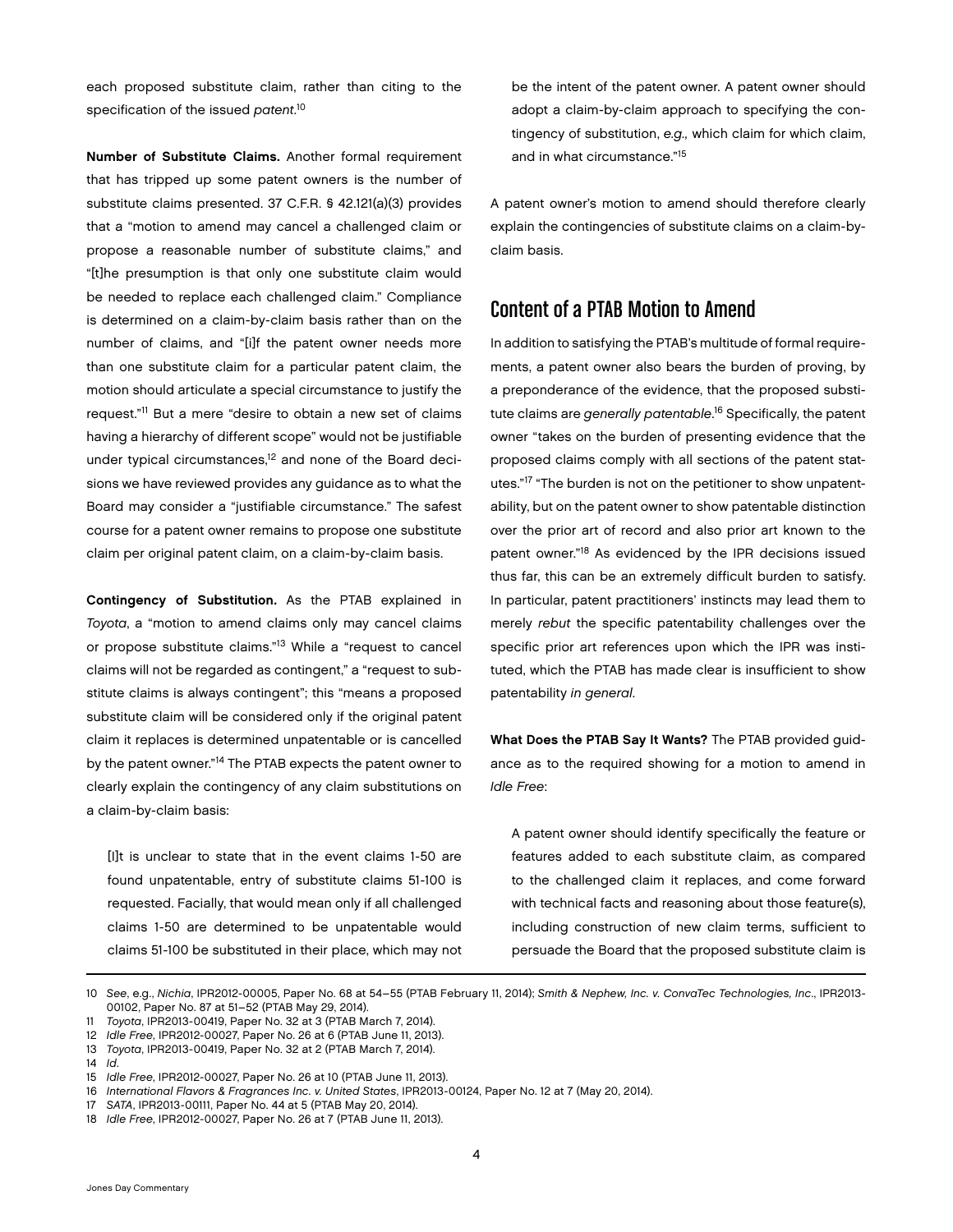patentable over the prior art of record, and over prior art not of record but known to the patent owner.<sup>19</sup>

Importantly, "the prior art" over which the patent owner must distinguish does not merely refer to that which is at issue in the IPR but also includes "prior art not of record but known to the patent owner." And because the patent owner must show patentability *in general*, the PTAB will demand some showing of patentability over "the prior art" *generally*. Still further, while the patent owner "is not assumed to be aware of every item of prior art presumed to be known to a hypothetical person of ordinary skill in the art," the patent owner is expected to "set forth what it does know about the level of ordinary skill in the art, and what was previously known, regarding each feature it relies and focuses on for establishing patentability of its proposed substitute claims."20 And, moreover, the PTAB expects the patent owner to explain:

whether the feature was previously known anywhere, in whatever setting, and whether or not the feature was known in combination with any of the other elements in the claim. If any such combination was known, the motion should explain the surrounding facts in that regard, and why it would not have been obvious for one with ordinary skill in the art to adapt that knowledge for use with the rest of the claim elements.<sup>21</sup>

Thus, a motion to amend should discuss prior art beyond the art of record, as well as discussing any prior uses of the features relied upon for patentability, in *any* context or setting.

The PTAB demands specifics and will not credit a patent owner's vague or generalized statements about the state of the art. The PTAB expects the patent owner to make a patentability showing over the "closest" prior art: "Some representation should be made about the specific technical disclosure of the closest prior art known to the patent owner, and not just a conclusory remark that no prior art known to the patent owner renders obvious the proposed substitute claims."<sup>22</sup>

This includes addressing the basic knowledge and skill set possessed by a person of ordinary skill in the art even without reliance on any particular item of prior art. A technical expert's testimony regarding the "significance and usefulness of the feature(s) added by the proposed substitute claim, from the perspective of one with ordinary skill in the art, and also on the level of ordinary skill, in terms of ordinary creativity and the basic skill set," has been cited as an example of sufficiently specific evidence of a patentable distinction.23

What Worked for Showing General Patentability in *International Flavors*? The patent owner in *International Flavors,*  the United States, has been the only patentee thus far to meet its burden of demonstrating patentability of proposed substitute claims. Notably, the motion to amend in *International Flavors* was unopposed; all the original claims were cancelled and the petitioner elected not to challenge the proposed new substitute claims. The patent owner thus did not face any rebuttal arguments or evidence in opposition to the motion to amend. Even so, studying the patent owner's successful submission provides at least some insight into the kinds of arguments and evidence that can meet the PTAB's heavy burden for a motion to amend.

Briefly, the patent owner represented what it knew to be the closest prior art (which also happened to be the primary reference cited in the IPR) and provided journal articles and a technical expert's declaration to demonstrate the level of ordinary skill in the art and the non-obviousness of the proposed substitute claims. The PTAB noted that the patent owner's "statement that [the cited prior art reference] is the 'apparent' closest prior art may appear conclusory," but the patent owner went "beyond that statement to demonstrate the level of ordinary skill in the art, as well as providing evidence regarding what would have been understood by the ordinary artisan as to those features being relied upon to demonstrate patentability of the proposed claim."<sup>24</sup> The PTAB concluded that the patent owner's evidence "demonstrates that even small changes in structure can change the

<sup>19</sup> *Idle Free*, IPR2012-00027, Paper No. 26 at 7 (PTAB June 11, 2013). The PTAB's *Idle Free* guidance for claim amendments in IPRs also applies in the context of motions to amend in Covered Business Method ("CBM") reviews. *See Volusion, Inc. v. Versata Software, Inc.,* CBM2013-00017, Paper No. 19 at 2–3 (PTAB Dec. 20, 2013).

<sup>20</sup> *Idle Free*, IPR2012-00027, Paper No. 66 at 33 (PTAB January 7, 2014).

<sup>21</sup> *Toyota*, IPR2013-00419, Paper No. 32 at 4 (PTAB March 7, 2014).

<sup>22</sup> *Idle Free*, IPR2012-00027, Paper No. 26 at 7 (PTAB June 11, 2013).

<sup>23</sup> *Id*. at 7–8.

<sup>24</sup> *International Flavors*, IPR2013-00124, Paper No. 12 at 12 (PTAB May 20, 2014).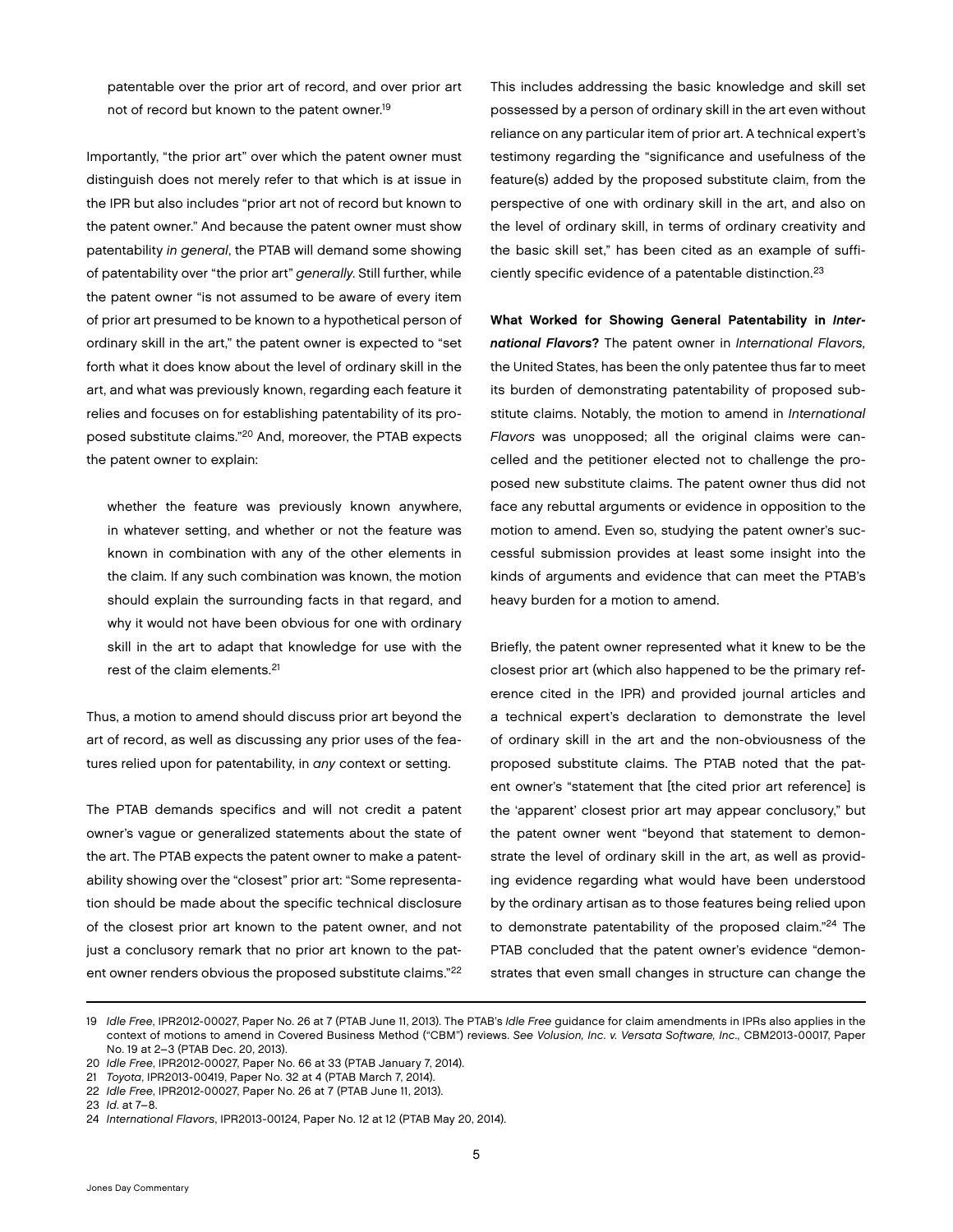biological activity of an insect repellant."25 Further, the PTAB was persuaded from this evidence that "the prior art does not provide a reason to modify isolongifolanone to arrive at the modified isolongifolanone compounds of proposed claim 27, nor does it provide a reasonable expectation that such modifications would result in a compound having the desired insect repellant activity."

Why did the PTAB grant the patent owner's motion to amend in this one case? Is this decision an outlier, especially since the motion was unopposed? Only time will tell, but several points are instructive. First, even if tersely, the patent owner made "some representation" about the technical disclosure of the closest prior art. Additionally, the patent owner attempted to "set forth what it does know about the level of ordinary skill in the art, and what was previously known," in that the patent owner discussed the relevant disclosures of three journal articles and a technical expert declaration, although it did not specifically attempt to establish the level of ordinary skill in the art. Another important aspect of the patent owner's motion was a proactive effort to argue the *general* patentability of the proposed substitute claim by positively arguing what one skilled in the art would have understood and expected.

What Has *Not* Worked for Showing General Patentability?

Other than the *International Flavors* decision, the PTAB has denied every other motion to amend to date. A common theme of the denials is the patent owner's apparent treatment of the IPR proceeding as though it were a traditional *ex parte* patent examination or reexamination proceeding, in which the burden is on the patent examiner to establish a *prima facie* case that the claims are unpatentable, and which the patent owner need merely rebut. An IPR is not an examination and not a reexamination, however. The PTAB places the burden on the patent owner to establish general patentability in an IPR, which has proven to be a much higher standard to meet.

The PTAB has routinely and repeatedly denied motions to amend where the patent owner failed to meet its burden to:

- Explain why the proposed substitute claims are patentable over all known prior art, not just the prior art cited in the petition;<sup>26</sup>
- Identify and distinguish the *closest* prior art;<sup>27</sup>
- Provide claim constructions for new claim terms;<sup>28</sup>
- Address the level of ordinary skill in the art regarding each added feature added to the proposed substitute claims;29 or
- Discuss how a skilled artisan would have viewed the newly recited claim elements in light of what was known in the  $art<sup>30</sup>$

The PTAB's precedential decisions over the last 12 months provide certain lessons for motions to amend. The patent owner should present specific evidence about the level of ordinary skill in the art, and what one skilled in the art would have understood about any elements being added to the substitute claims, even in contexts other than that being claimed. In particular, expert declarations discussing the level of ordinary skill in the art, as well as the importance and effect of any features added by amendment, from the perspective of one of ordinary skill, may be critical. Additionally, claim constructions should be proposed for any new limitations added in the substitute claims. On the flip side, petitioners should closely analyze the patent owner's statements regarding what it understands to be the closest prior art, the level of ordinary skill in the art, and what one of ordinary skill would have understood about the relied-upon feature, in any context, and what kinds of evidence the patent owner proffers to support such statements.

## What Does the PTAB Expect Regarding Claim Construction?

Although the patent rules appear only to require the IPR *petition* to identify "[h]ow the challenged claim is to be construed,"<sup>31</sup> the PTAB has made clear via its decisions that it expects a patent owner to provide a claim construction for any terms newly added in the proposed substitute claims.<sup>32</sup> According to the PTAB, "[w]ithout a reasonable construction of the claim features added in the substitute claims, [a

25 *Id*. at 16.

Jones Day Commentary

<sup>26</sup> *See*, e.g., *Idle Free*, IPR2012-00027, Paper No. 66 at 31-33 (PTAB January 7, 2014).

<sup>27</sup> *See*, e.g., *Blackberry Corp. v. Mobile Media Ideas LLC*, IPR2013-00016, Paper No. 32 at 21–22 (PTAB February 25, 2014).

<sup>28</sup> *See*, e.g., *CBS Interactive Inc. v. Helferich Patent Licensing, LLC*, IPR2013-00033, Paper No. 122 at 51–52 (PTAB March 3, 2014).

<sup>29</sup> *See*, e.g., *Toyota*, IPR2013-00419, Paper No. 32 at 4 (PTAB March 7, 2014).

<sup>30</sup> *See*, e.g., *Microsoft Corp. v. Proxyconn, Inc.,* IPR2013-00109, Paper No. 16 at 55 (PTAB February 19, 2014).

<sup>31</sup> 37 C.F.R. § 42.104(b)(3).

<sup>32</sup> *Nichia*, IPR2012-00005, Paper No. 68 at 51 (PTAB February 11, 2014).